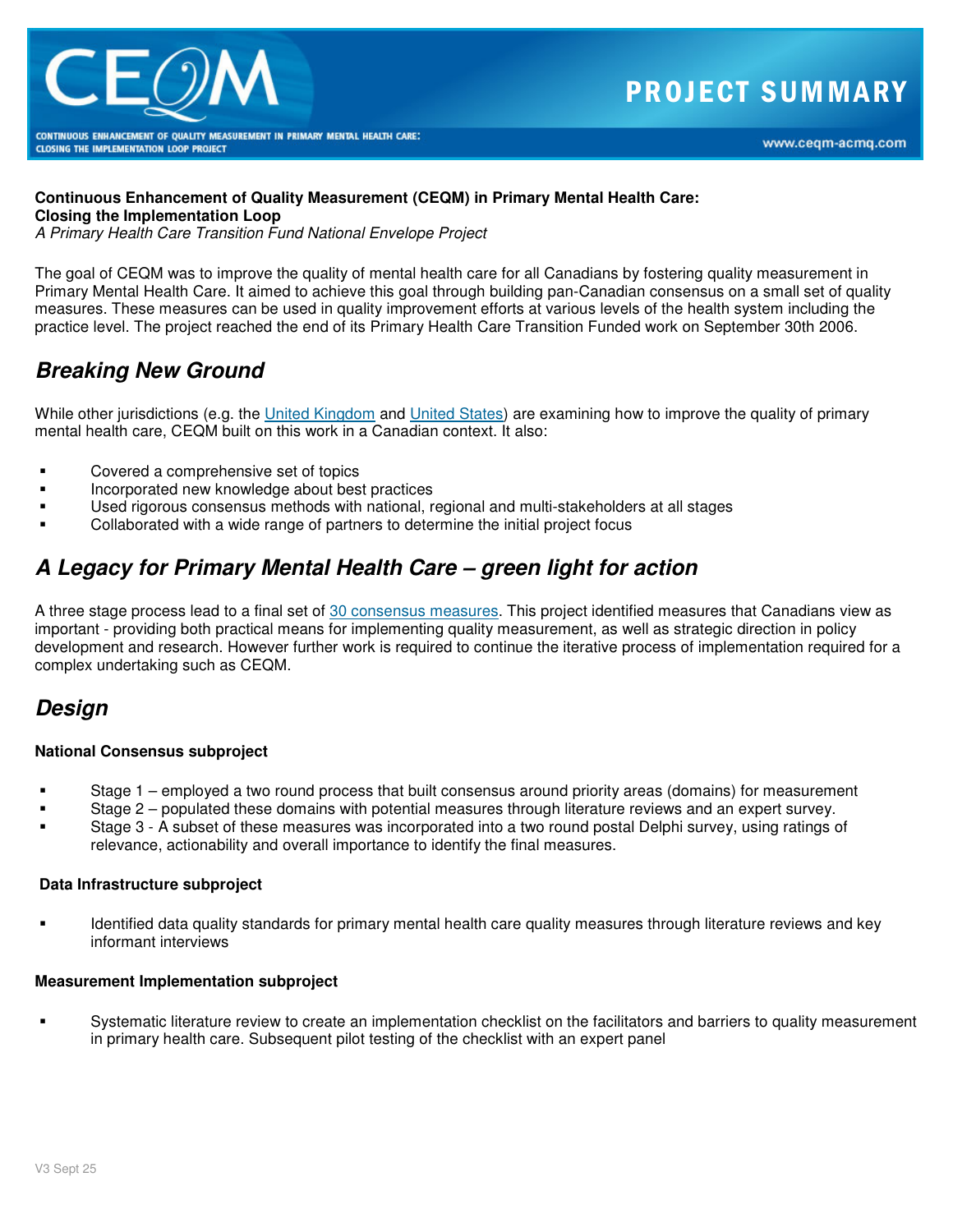

## **Participants**

Over 500 people from every province/territory in Canada representing –

- Consumers/advocates
- **Clinicians**
- Academics
- Government decision-makers from regional, provincial, and federal levels
- A small group of people with expertise in First Nations and Rural Health issues also included

## **Results**

## **National Consensus**

All measures are available in our Quality Measures database – you can search for individual measures best suited to your interests.

- Stage 1 91% response rate; identified 20 priority domains
- Stage 2 several hundred potential measures identified
- Stage 3 160 measures rated by 212 final respondents (80% response rate) leading to a final set of 30 consensus measures

## **Data Infrastructure**

This project identified needs for standard measurement approaches, and the value of electronic data capture as a tool for quality improvement, an approach that both meets the quality measurement needs of the mental

health primary care sector as well as ensures standardized measurement practices across the country.

## **Measurement Implementation**

Creation of a practical checklist for organizations to identify facilitators and barriers to implementing quality measurement.

| <b>Examples of CEQM Quality Measures</b>    |                                                                                                                                                                                                                                                                                                                                                                                                                                                      |
|---------------------------------------------|------------------------------------------------------------------------------------------------------------------------------------------------------------------------------------------------------------------------------------------------------------------------------------------------------------------------------------------------------------------------------------------------------------------------------------------------------|
| <b>Domain</b>                               | <b>Measure Title</b>                                                                                                                                                                                                                                                                                                                                                                                                                                 |
| Patients With<br><b>Mood Disorders</b>      | <b>Education about Depression</b><br>Patient and families should be educated on:<br>• The causes, symptoms and natural history of major depression<br>• Treatment options (trial and error approach)<br>• What to expect during the course of treatment<br>• How to monitor symptoms and side effects<br>• Follow-up protocols (office visits and/or telephone contacts)<br>• Early warning signs of relapse or recurrence<br>• Length of treatment. |
| <b>Patients With</b><br>Acute<br>Conditions | <b>Risk Assessment for Self Harm</b><br>Healthcare professionals attending a person who has self-harmed<br>should conduct and record a comprehensive and respectful<br>assessment of (in order of urgency):<br>1. risk<br>2. current emotional and mental state<br>3. psychosocial needs<br>4. main clinical and demographic factors associated with risk of<br>further self-harm and/or suicide.                                                    |
| Continuity                                  | <b>Secondary Care Discharge Plans</b><br>Development of a discharge plan addressing monitoring and follow-<br>up actions for adults with low prevalence psychiatric disorders (e.g.,<br>schizophrenia) who have received specialist mental care and have<br>been transferred back to primary health care.                                                                                                                                            |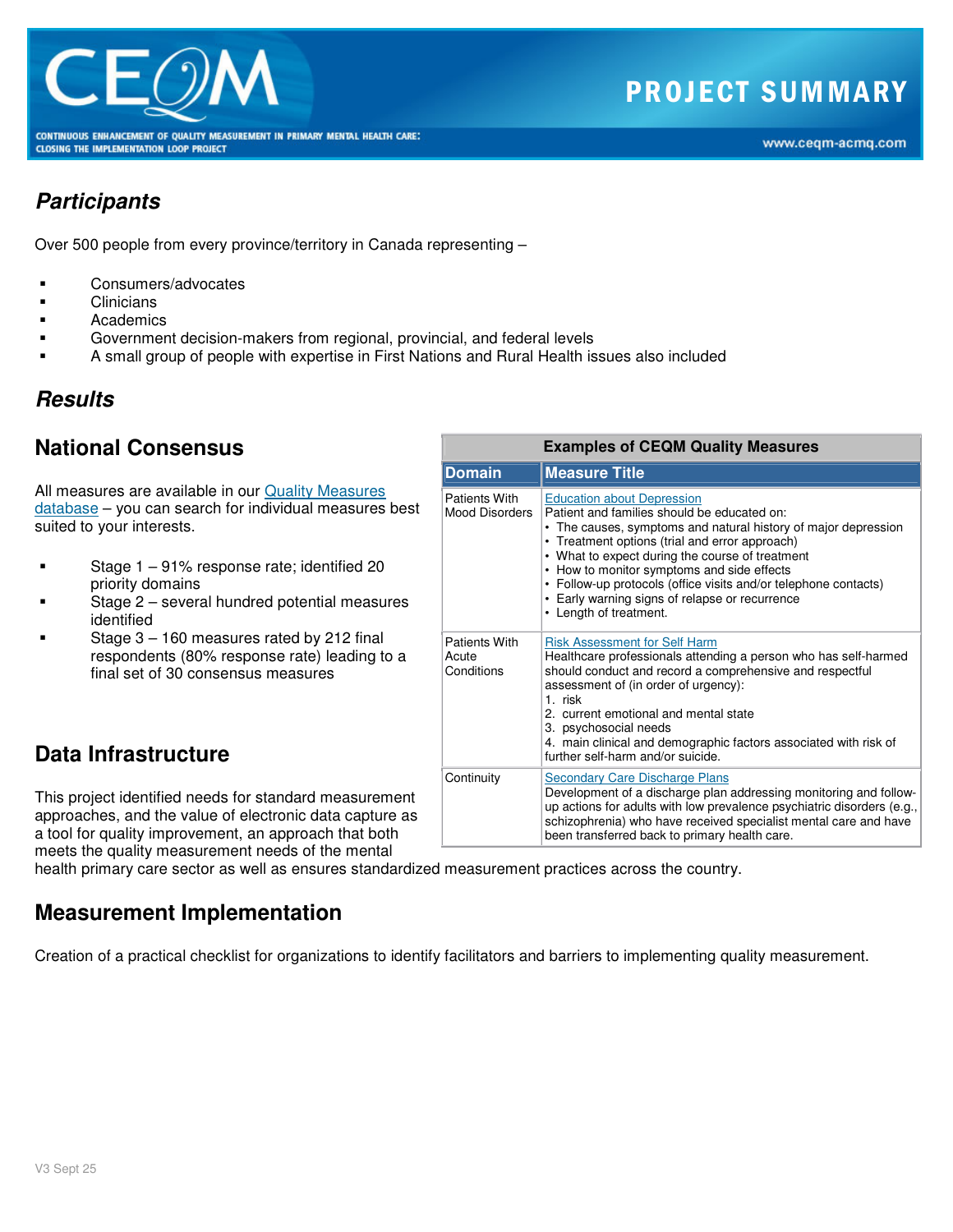

## **Key Findings**

### **National Consensus**

- Respondents placed special emphasis on measures associated with self harm and depression.
- Most variation in ratings occurred around actionability.
- Consumers and Quebec respondents showed the most distinct results.
- The largest differences between stakeholders were for measures associated with the domains of personal resources, co-morbidity and rehabilitation.
- The most significant consideration used by respondents to rate measures was "quality of life" for people in care.

## **Data Infrastructure**

There are significant gaps in the information that is available to calculate measures in Primary Mental Health Care. Electronic Health Records, when available, and if standardized, will become a possible source of data for quality improvement efforts in PHC and other areas of health care in the future.

### **Measurement Implementation**

The Readiness to Implement Quality Measurement Checklist is an internal management tool that allows an organization to assess its position regarding implementing quality measurement. The checklist is brief but comprehensive, based on a systematic literature review and pilot tested with a heterogeneous group of stakeholders.

### **Summary of Implications – a roster of key messages**

### Uniqueness of initiative

- Ground breaking from both a national and international perspective
- One of the first pan-Canadian projects to look at quality improvement through quality measurement

### Breadth and depth of initiative

- Synthesizes published evidence developed over the last 10-15 years and expands on it by adding new expert knowledge
- Extensive efforts to align results of the project with recent best practices and quality improvement work in Canada
- Availability of a searchable web-based inventory that allows for priority measures to be examined from regional and stakeholder perspectives

#### Builds momentum for primary health care transition

- CEQM deliverables will further the work of organizations such as the Health Council of Canada, regional health quality councils and the proposed Canadian Mental Health Commission
- Crucial that this project's next steps are translated into action now given the recent release of the Kirby Report and its proposal for a Mental Health Transition Fund and a Canadian Mental Health Commission.
- This project will help improve the quality of mental health care for all Canadians -more effectively and efficiently than if each region in the country tackled this issue on its own.